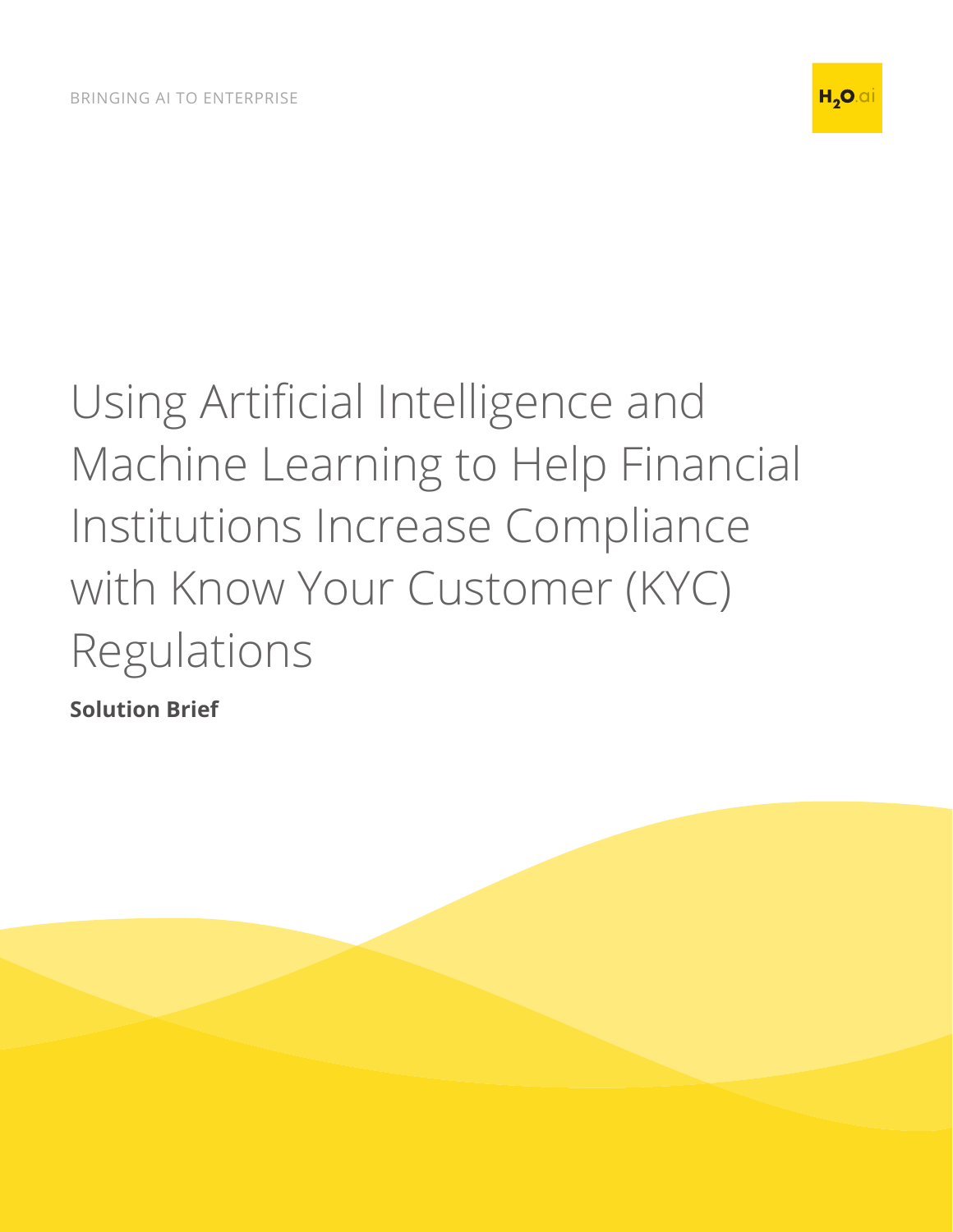Recent years saw an increased focus on regulations enforcing anti-money laundering (AML) laws in both the US and abroad. One of the key components of AML is a Know Your Customer (KYC) guidelines - a globally developed set of directives designed to ensure that companies collect detailed anti-corruption due-diligence information to know exactly whom they are doing business with and avoid interacting with parties involved in illicit and unlawful business.

While it's difficult to assess the total amount of money that goes through laundering circles worldwide, organizations such as UNODOC (United Nations Office on Drugs and Crime) estimate that between 2-5% of global GDP, as much as 2 trillion US Dollars, may be laundered every year. KYC and other related regulations are designed to provide a framework for financial institutions operating on a global scale to use data to combat the money laundering problem. However, it is often challenging for companies to determine precisely what information to gather as part of the AML risk assessment and to set up operational procedures to handle large amounts of data from multiple sources.

While certain processes can be outsourced to third parties, the final responsibility for compliance ultimately lies within the financial institutions themselves. With an increased effort on enforcing adherence to AML standards and a growing number of penalties levied against global financial institutions in recent years, companies must step up their efforts to improve their understanding of the AML requirements and develop efficient solutions for risk assessment and mitigation. For financial institutions, KYC compliance is not an optional requirement. Regardless of whom you are doing business with: international or domestic corporations, non-profits, or foreign governments, failure to follow AML guidelines can result in audits, fines, or a ban on conducting business in specific countries or regions.

With millions of transactions going through every day, how do you differentiate between the potentially risky and compliant transactions? How do you weed out the false positives and focus on the records that may require further investigation? To help make sense of the evergrowing volume of information, many companies are turning to Artificial Intelligence (AI) to help them navigate the sea of data, analyze suspicious transactions, and identify patterns and trends that might point to risky and malicious behavior.

## **Changing fraud landscape requires new approaches to detection tools and practices**

Money laundering and financial fraud constantly evolve to avoid detection in manners similar to smuggling, trafficking, etc. As new and promising techniques are developed to identify and flag suspicious behaviors, illicit business methods change and adapt to stay under the radar. Monitoring these complex and constantly evolving practices using legacy methods based on business rules and traditional statistical approaches can be slow, laborious, and costly. Trying to manually deduce patterns from merchant behaviors by sifting through large pools of unstructured data, often in different formats and languages, and dealing with a possibility of a high volume of false positive results can consume extensive human and infrastructure resources, and not get an organization any closer to being assured that they are dealing with a legitimate business partner.

Using conventional automation and data mining techniques for fraud detection is further complicated by the fact that there's very little organized historical data available for companies on what types of activities to look for, and what types of transactions should trigger alerts.

Machine Learning (ML) and Artificial Intelligence (AI) are fueling innovation by transforming the way organizations view data analytics. Instead of giving computers rules to solve problems, businesses are granting machines access to data and asking them questions, so that they can learn and "think" of solutions for themselves. These technologies are ideally suited for building a comprehensive, 360° view of the customer by integrating information from various sources, studying the typical money transfer patterns and learning to differentiate between usual and suspicious behaviors. AI solutions are able to find patterns that rule-based tools aren't able to detect, and can continuously learn and adapt in response to changing behaviors, environments and regulations.

A global survey of 424 senior executives from financial institutions and fintech companies and leading experts in the field found that nearly six in ten (58%) respondents believe that machine learning will help them "greatly enhance" their risk-assessment processes. Furthermore, 29% of surveyed executives expected their companies to use AI specifically for KYC and AML monitoring within the next three years.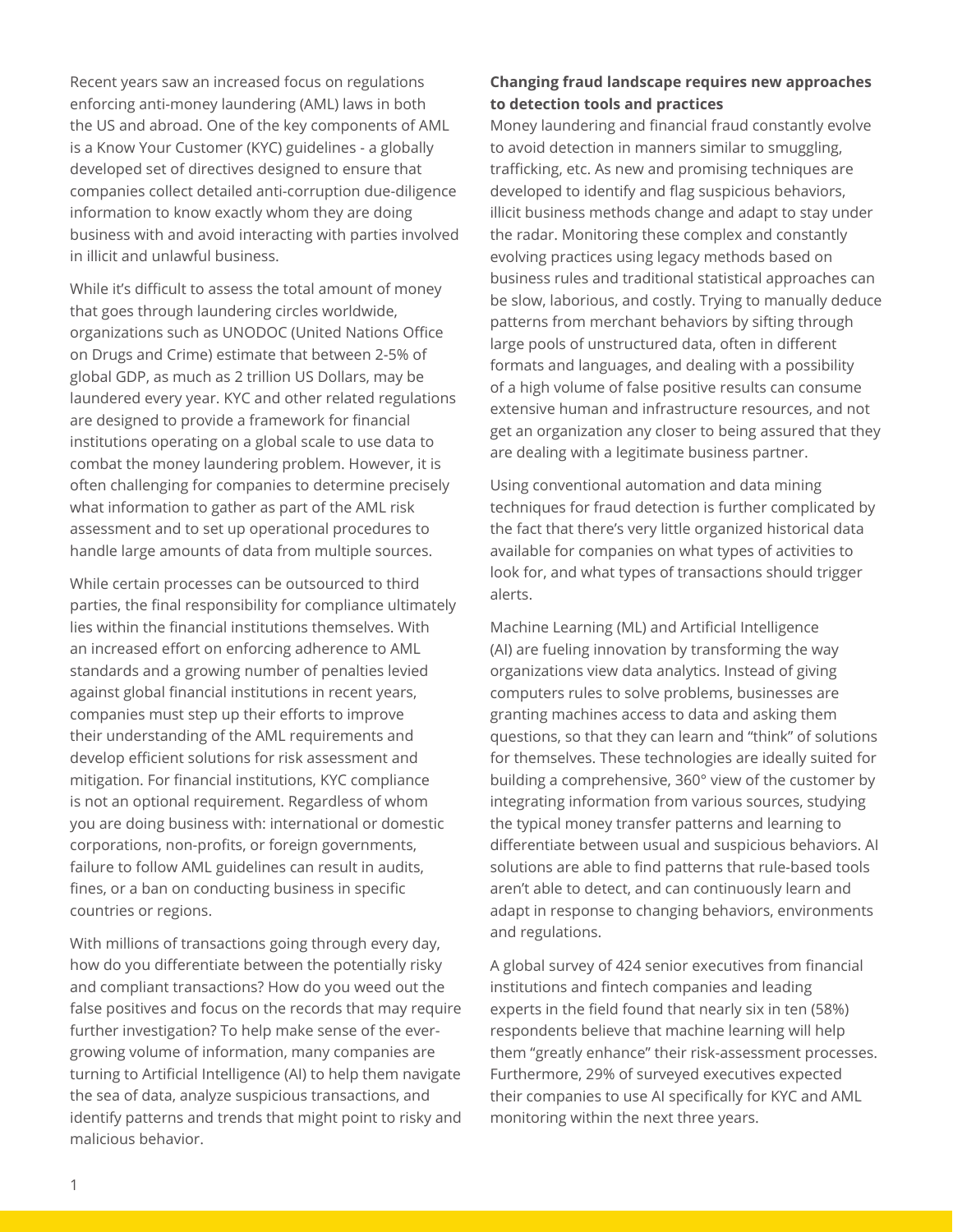#### **Using AI to solve AML operational challenges**

Most companies operate in a reality of a complex IT landscape, where legacy systems coexist with modern applications. And while IT modernization and enterprise data integration initiatives are high on today's CIOs agenda for companies of all types and sizes, most organizations still have to deal with data that is scattered throughout a variety of disparate data stores.

- **• Unified pool of data:** The true advantage of AI-based monitoring lies in its ability to harness, cleanse, and validate data from multiple sources. Data collected from internal and external sources gets aggregated in a central pool, where it can be consolidated, annotated and enhanced to make it more searchable, context-sensitive and relevant for specific users. AI and Machine Learning solutions help facilitate Master Data Management (MDM) – a methodology that delivers a single view of data from disparate, and often conflicting, sources. MDM also helps identify relationships between pieces of data, creating a complete view of all interactions between parties, products and events that help build a more complete, consistent, 360° view of a customer.
- **• Probabilistic matching:** When a financial services company tries to integrate data from multiple sources, they inevitably run into an issue of duplicate records and inconsistent formats. For instance, Jon Taylor, J.R. Taylor, and Jonathan R. Taylor may be the same person, but a conventional database isn't able to flag these records as possible matches. An AI solution can help implement probabilistic matching, allowing banks to consolidate and integrate information pertaining to the same customer, building a more complete picture of whom they are working with.
- **• Pattern-based vs. rule-based analytics:** Consider a situation where a bank's client transfers a large sum of money to his cousin's account overseas, and the cousin's wife withdraws it. The familial ties between the people involved in this transaction are not obvious to the client's bank (the cousins and their spouses may not share last names, for example), so a rulesbased engine is not likely to flag this transaction as suspicious. A pattern-based approach however, can learn that if similar transactions occur on a regular basis, it might signal possible money laundering activity that warrants further investigation. AI tools that analyze and learn from patterns without

preconceived sets of rules are indispensible in situations where connections between parties or types of transactions are less-than-obvious and may not trigger red flags, but patterns of unusual behavior might still indicate suspicious activity.

**• Solutions that gets smarter with time:** Unlike conventional data mining tools, AI technologies can learn from previous cases and ongoing updates and incorporate this knowledge into future searches and analyses. It can also add new information to past knowledge, flagging, for instance, transactions linked to regions that have recently been classified as unstable.

## **Creating a 360° view of a customer using data across key domains: Industry, Relationships, and Interactions**



*Know Your Customer*

The ultimate goal of using AI for KYC compliance is not to build a customer profile, or to mark off the items on a government compliance checklist. The real purpose of KYC compliance is to really know your customer at the point when you are doing business with them, even when you have thousands or millions of customers and prospects.

Each organization needs to develop a risk-based approach by analyzing multiple data points across the key domains, including Industry, Relationships, and Interactions and apply this organizational knowledge to all dealings with existing and perspective clients.

**Industry:** Governments, third parties, and individual companies maintain lists of industry-specific watch lists that help identify connections with blacklisted organizations within a specific vertical. Manually checking against these lists is hardly practical, and new events, shifts in markets and political landscapes